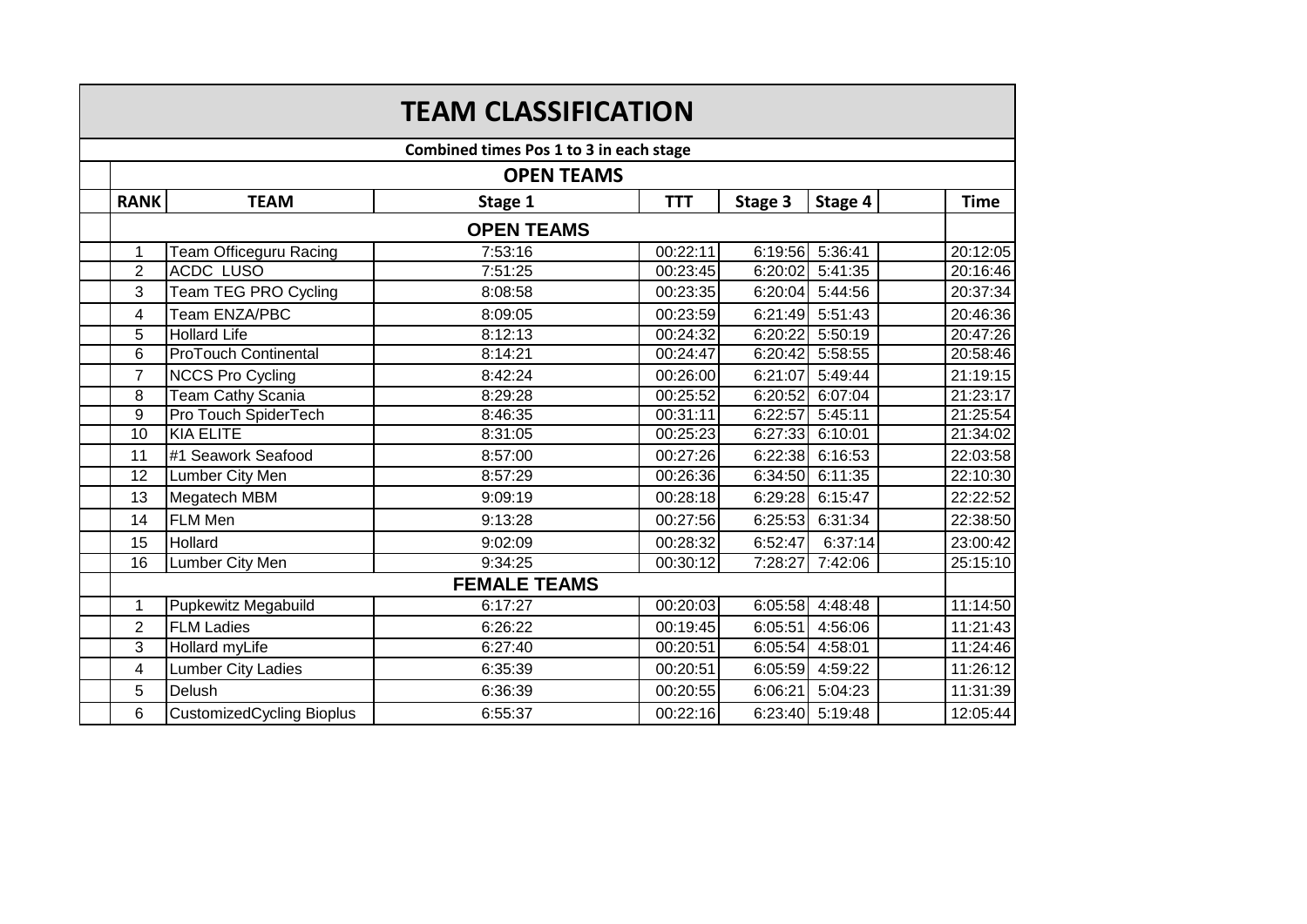| <b>POINTS COMPETITION MEN</b> |                                        |               |                                 |                   |                |            |                           |                        |                          |                        |                 |
|-------------------------------|----------------------------------------|---------------|---------------------------------|-------------------|----------------|------------|---------------------------|------------------------|--------------------------|------------------------|-----------------|
|                               | <b>POINTS CLASSIFICATION - SPRINTS</b> |               |                                 |                   |                |            |                           |                        |                          |                        |                 |
| $\overline{\mathsf{NR}}$      | <b>TAG</b>                             | <b>CAT</b>    | <b>TEAM</b>                     | <b>NAME</b>       | <b>SURNAME</b> | <b>NAT</b> | $\overline{\mathsf{s}}$ 1 | $\overline{\text{S3}}$ | $\overline{\mathsf{S}4}$ | $\overline{\text{S5}}$ | <b>TOT</b>      |
| 84                            | 427                                    | <b>MYOUNG</b> | <b>Officeguru Racing</b>        | Mark              | Pritzen        | <b>RSA</b> | $\overline{14}$           | 13                     | 9                        |                        | $\overline{36}$ |
| ပြ                            | 435                                    | <b>MEN</b>    | <b>ENZA/PBC</b>                 | David             | Maree          | <b>RSA</b> | 12                        | $\overline{7}$         | $\overline{15}$          |                        | 34              |
| 87                            | 456                                    | <b>MYOUNG</b> | <b>TEGPRO Cycling</b>           | Louis             | <b>Visser</b>  | <b>RSA</b> | $\overline{10}$           | $\overline{10}$        | 4                        |                        | $\overline{24}$ |
| $\overline{2}$                | 433                                    | <b>MYOUNG</b> | Team ENZA/PBC                   | Josh              | Van Wyk        | <b>RSA</b> |                           | $\overline{2}$         | 15                       |                        | $\overline{17}$ |
| 79                            | 449                                    | <b>MEN</b>    | <b>Team Officeguru Racing</b>   | Dylan             | Girdlestone    | <b>RSA</b> |                           | 4                      | $\overline{2}$           | 4                      | 10              |
| $\overline{1}$                | 434                                    | <b>MEN</b>    | Team ENZA/PBC                   | Nolan             | Hoffman        | <b>RSA</b> |                           |                        | 8                        |                        | 8               |
| $\overline{74}$               | 447                                    | <b>MYOUNG</b> | Pro Touch SpiderTech            | Dian              | Janjetich      | <b>RSA</b> |                           |                        | 6                        |                        | $\overline{6}$  |
| 82                            | 452                                    | <b>MYOUNG</b> | Team Officeguru Racing          | Jean PierreLloyd  |                | <b>RSA</b> |                           |                        |                          | 6                      | 6               |
| 61                            | 439                                    | <b>MEN</b>    | <b>ACDC LUSO</b>                | Chris             | Jooste         | <b>RSA</b> | 3                         |                        |                          | $\overline{2}$         | $\overline{5}$  |
| 30                            | 473                                    | <b>MEN</b>    | <b>Team Cathy Scania</b>        | Piet              | Laubscher      | <b>RSA</b> |                           | $\overline{2}$         |                          |                        | $\overline{2}$  |
| 75                            | 448                                    | <b>MYOUNG</b> | Pro Touch SpiderTech            | Travis            | Stedman        | <b>RSA</b> |                           | $\overline{2}$         |                          |                        | 2               |
| 80                            | 450                                    | <b>MYOUNG</b> | Officeguru Racing               | Travis            | <b>Barrett</b> | <b>RSA</b> | 1                         |                        |                          |                        | $\overline{ }$  |
| 69                            | 445                                    | <b>MYOUNG</b> | <b>ProTouch Continental</b>     | Ryan              | Terry          | <b>RSA</b> |                           |                        |                          |                        | 1               |
|                               |                                        |               | <b>KING OF THE MOUNTAIN MEN</b> |                   |                |            |                           |                        |                          |                        |                 |
| <b>NR</b>                     | <b>TAG</b>                             | <b>CAT</b>    | <b>TEAM</b>                     | <b>NAME</b>       | <b>SURNAME</b> | <b>NAT</b> | S <sub>1</sub>            | <b>S3</b>              | <b>S4</b>                | <b>S5</b>              | <b>TOT</b>      |
| 75                            | 448                                    | <b>MYOUNG</b> | Pro Touch SpiderTech            | <b>Travis</b>     | Stedman        | <b>RSA</b> |                           |                        |                          | 26                     | 27              |
| 3                             | 435                                    | <b>MEN</b>    | <b>ENZA/PBC</b>                 | David             | Maree          | <b>RSA</b> | 5                         | 4                      |                          | 17                     | 26              |
| 84                            | 427                                    | <b>MYOUNG</b> | <b>Officeguru Racing</b>        | <b>Mark</b>       | Pritzen        | <b>RSA</b> | 3                         | 4                      |                          | 13                     | 20              |
| 61                            | 439                                    | <b>IMEN</b>   | <b>ACDC LUSO</b>                | Chris             | Jooste         | <b>RSA</b> | $\overline{2}$            |                        |                          | 8                      | 10              |
| 81                            | 451                                    | <b>MYOUNG</b> | <b>Team Officeguru Racing</b>   | Alexander         | Worsdale       | <b>RSA</b> |                           |                        |                          | 8                      | 8               |
| 63                            | 441                                    | <b>MYOUNG</b> | <b>ACDC</b>                     | Devin             | Shortt         | <b>RSA</b> |                           |                        |                          | 6                      | 6               |
| 90                            | 459                                    | <b>MYOUNG</b> | <b>Team TEGPRO Cycling</b>      | Flavio            | Venceslau      | <b>RSA</b> |                           | 3                      |                          | $\overline{2}$         | 5               |
| 79                            | 449                                    | MEN           | Officeguru Racing               | Dylan             | Girdlestone    | <b>RSA</b> | 1                         |                        |                          | $\overline{2}$         | $\overline{3}$  |
| 87                            | 456                                    | <b>MYOUNG</b> | <b>TEGPRO Cycling</b>           | Louis             | <b>Visser</b>  | <b>RSA</b> | 1                         |                        |                          | 1                      | $\overline{2}$  |
| $\overline{82}$               | 452                                    | <b>MYOUNG</b> | <b>Team Officeguru Racing</b>   | Jean Pierre Lloyd |                | <b>RSA</b> |                           |                        |                          | 1                      | $\overline{ }$  |
|                               |                                        |               |                                 |                   |                |            |                           |                        |                          |                        |                 |

## **POINTS COMPETITION WOMEN**